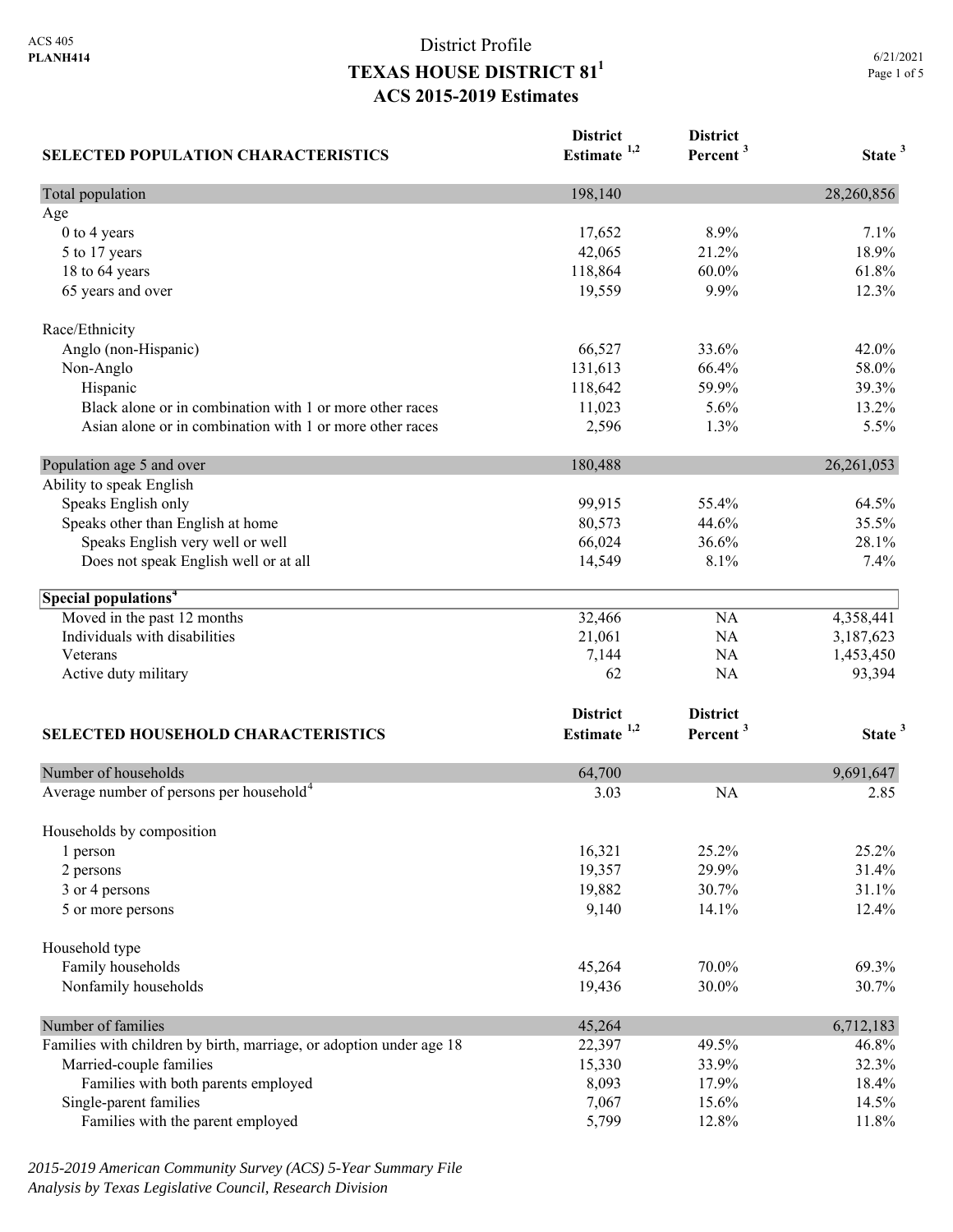| <b>SELECTED EDUCATION CHARACTERISTICS</b>                                | <b>District</b><br>Estimate <sup>1,2</sup> | <b>District</b><br>Percent <sup>3</sup> | State <sup>3</sup> |
|--------------------------------------------------------------------------|--------------------------------------------|-----------------------------------------|--------------------|
| Population age 3 and over enrolled in school                             | 54,326                                     |                                         | 7,681,758          |
| School status                                                            |                                            |                                         |                    |
| In preschool (public and private)                                        | 3,005                                      | 5.5%                                    | $6.0\%$            |
| In kindergarten, elementary, middle, or high school (public and private) | 42,170                                     | 77.6%                                   | 69.8%              |
| In preschool through 12th grade (public only)                            | 42,335                                     | 77.9%                                   | 68.8%              |
| In college, graduate, or professional school                             | 9,151                                      | 16.8%                                   | 24.3%              |
| Population age 25 and over                                               | 118,101                                    |                                         | 18,131,554         |
| <b>Educational</b> attainment                                            |                                            |                                         |                    |
| Bachelor's degree or higher                                              | 17,291                                     | 14.6%                                   | 29.9%              |
| Less than high school graduate                                           | 28,912                                     | 24.5%                                   | 16.3%              |
|                                                                          | <b>District</b>                            | <b>District</b>                         |                    |
| <b>SELECTED LABOR CHARACTERISTICS</b>                                    | Estimate $1,2$                             | Percent <sup>3</sup>                    | State <sup>3</sup> |
| Civilian employed population age 16 and over                             | 91,419                                     |                                         | 13,253,631         |
| Civilian employment sector                                               |                                            |                                         |                    |
| Private sector                                                           | 74,936                                     | 82.0%                                   | 80.1%              |
| Government sector                                                        | 10,581                                     | 11.6%                                   | 13.0%              |
| Self-employed                                                            | 5,714                                      | 6.3%                                    | 6.7%               |
| Industry for civilian employed population                                |                                            |                                         |                    |
| Agriculture, forestry, fishing, hunting, and mining                      | 15,295                                     | 16.7%                                   | 3.0%               |
| Construction                                                             | 8,198                                      | $9.0\%$                                 | 8.6%               |
| Manufacturing                                                            | 5,378                                      | 5.9%                                    | 8.5%               |
| Wholesale trade                                                          | 3,250                                      | 3.6%                                    | 2.9%               |
| Retail trade                                                             | 11,714                                     | 12.8%                                   | 11.4%              |
| Transportation and warehousing and utilities                             | 7,034                                      | 7.7%                                    | 5.9%               |
| Information                                                              | 919                                        | 1.0%                                    | 1.7%               |
| Finance and insurance, and real estate and rental and leasing            | 4,294                                      | 4.7%                                    | 6.7%               |
| Professional, scientific, management, administrative, and waste mgmt.    | 5,308                                      | 5.8%                                    | 11.5%              |
| Educational services and health care and social assistance               | 14,639                                     | 16.0%                                   | 21.6%              |
| Arts, entertainment, recreation, accommodation, and food services        | 7,675                                      | 8.4%                                    | 9.2%               |
| Other services, except public administration                             | 5,152                                      | 5.6%                                    | 5.2%               |
| Public administration                                                    | 2,563                                      | 2.8%                                    | 4.0%               |
| Population age 16 to 64                                                  | 125,037                                    |                                         | 18,273,711         |
| Worked at all in the past 12 months                                      | 95,255                                     | 76.2%                                   | 75.4%              |
| Worked 50-52 weeks                                                       | 73,021                                     | 58.4%                                   | 59.0%              |
| Usually worked 35 or more hours per week                                 | 65,711                                     | 52.6%                                   | 52.2%              |
| Usually worked less than 35 hours per week                               | 7,310                                      | 5.8%                                    | 6.8%               |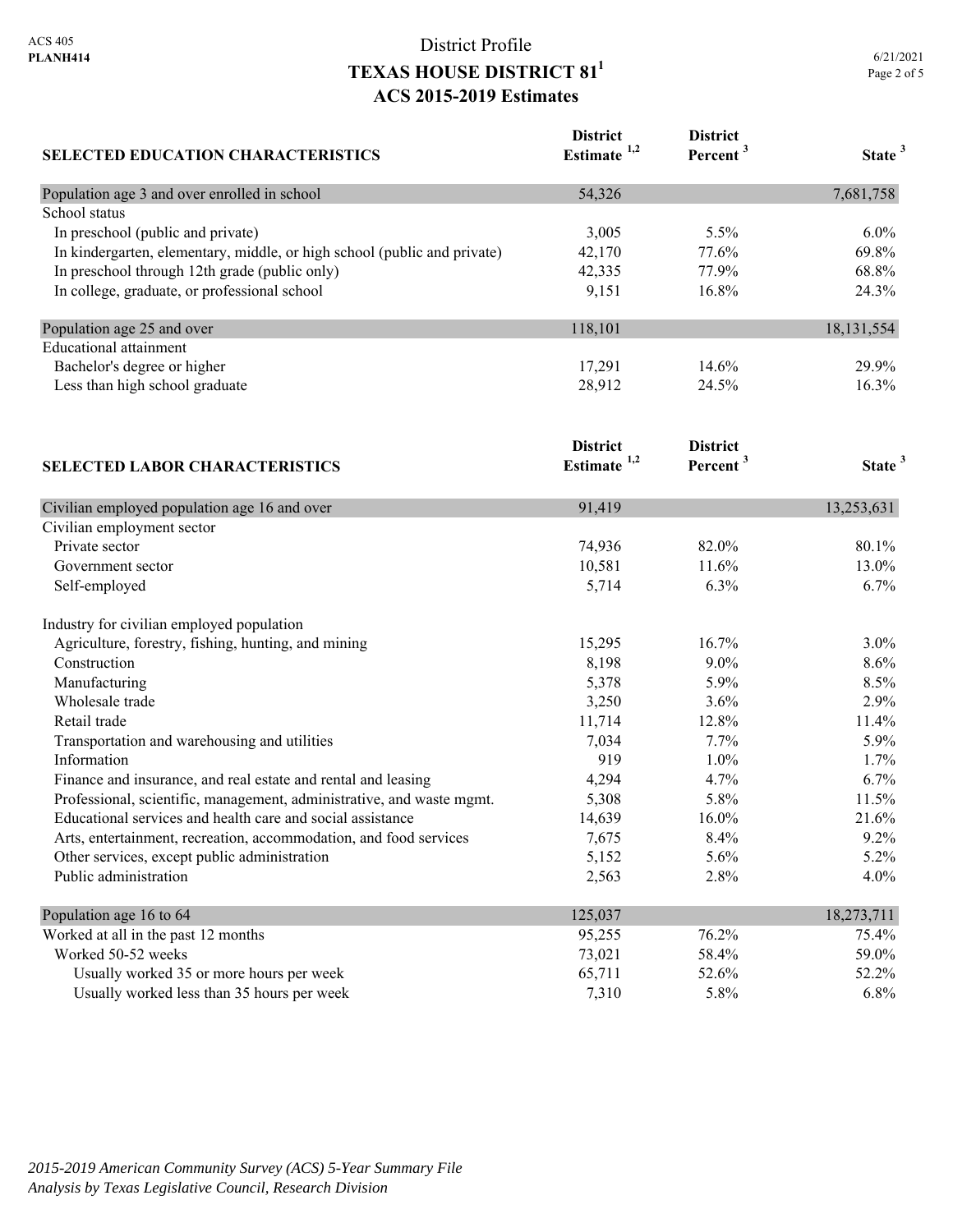| <b>SELECTED LABOR CHARACTERISTICS (continued)</b>               | <b>District</b><br>Estimate <sup>1,2</sup> | <b>District</b><br>Percent <sup>3</sup> | State <sup>3</sup> |
|-----------------------------------------------------------------|--------------------------------------------|-----------------------------------------|--------------------|
| Workers age 16 and over                                         | 90,215                                     |                                         | 13,115,511         |
| Means of transportation to work                                 |                                            |                                         |                    |
| Public transportation                                           | 283                                        | 0.3%                                    | 1.4%               |
| Private vehicle                                                 | 85,191                                     | 94.4%                                   | 90.5%              |
| Walk / bicycle / motorcycle                                     | 1,549                                      | 1.7%                                    | 1.9%               |
| Taxi / other means                                              | 817                                        | 0.9%                                    | 1.2%               |
| Worked at home                                                  | 2,375                                      | 2.6%                                    | 5.0%               |
| Travel time to work <sup>5</sup>                                |                                            |                                         |                    |
| Less than 15 minutes                                            | 33,298                                     | 36.9%                                   | 23.6%              |
| 15 minutes to 29 minutes                                        | 30,895                                     | 34.2%                                   | 34.2%              |
| 30 minutes to 44 minutes                                        | 11,998                                     | 13.3%                                   | 20.8%              |
| 45 minutes to 59 minutes                                        | 3,591                                      | 4.0%                                    | 8.3%               |
| 60 minutes or more                                              | 8,058                                      | 8.9%                                    | 8.1%               |
|                                                                 | <b>District</b>                            | <b>District</b>                         |                    |
| <b>SELECTED INCOME CHARACTERISTICS</b>                          | Estimate $1,2$                             | Percent <sup>3</sup>                    | State <sup>3</sup> |
| Persons in poverty <sup>6</sup>                                 | 23,159                                     | 11.8%                                   | 14.7%              |
| Per capita income <sup>4</sup>                                  | \$28,754                                   | NA                                      | \$31,277           |
| Number of households                                            | 64,700                                     |                                         | 9,691,647          |
| Annual household income                                         |                                            |                                         |                    |
| Less than \$10,000                                              | 3,432                                      | 5.3%                                    | 6.1%               |
| \$10,000 to \$24,999                                            | 7,732                                      | 12.0%                                   | 12.9%              |
| \$25,000 to \$49,999                                            | 14,171                                     | 21.9%                                   | 21.8%              |
| \$50,000 to \$99,999                                            | 21,282                                     | 32.9%                                   | 30.1%              |
| \$100,000 to \$199,999                                          | 14,836                                     | 22.9%                                   | 21.7%              |
| \$200,000 and over                                              | 3,247                                      | 5.0%                                    | 7.4%               |
| Households with social security income                          | 14,182                                     | 21.9%                                   | 25.6%              |
| Households with supplemental security income (SSI)              | 2,829                                      | 4.4%                                    | 4.7%               |
| Households with public assistance income <sup>7</sup>           | 1,194                                      | 1.8%                                    | 1.4%               |
| Households that received food stamps/SNAP in the past 12 months | 6,489                                      | 10.0%                                   | 11.8%              |
| Number of families living in poverty                            | 4,223                                      |                                         | 759,269            |
| With related children under age 18                              | 3,322                                      | 78.7%                                   | 77.1%              |
| Married couple families                                         | 1,182                                      | 28.0%                                   | 26.2%              |
| Single-parent families                                          | 2,140                                      | 50.7%                                   | 50.9%              |
| Female head of household                                        | 1,932                                      | 45.7%                                   | 44.4%              |
| Male head of household                                          | 208                                        | 4.9%                                    | 6.4%               |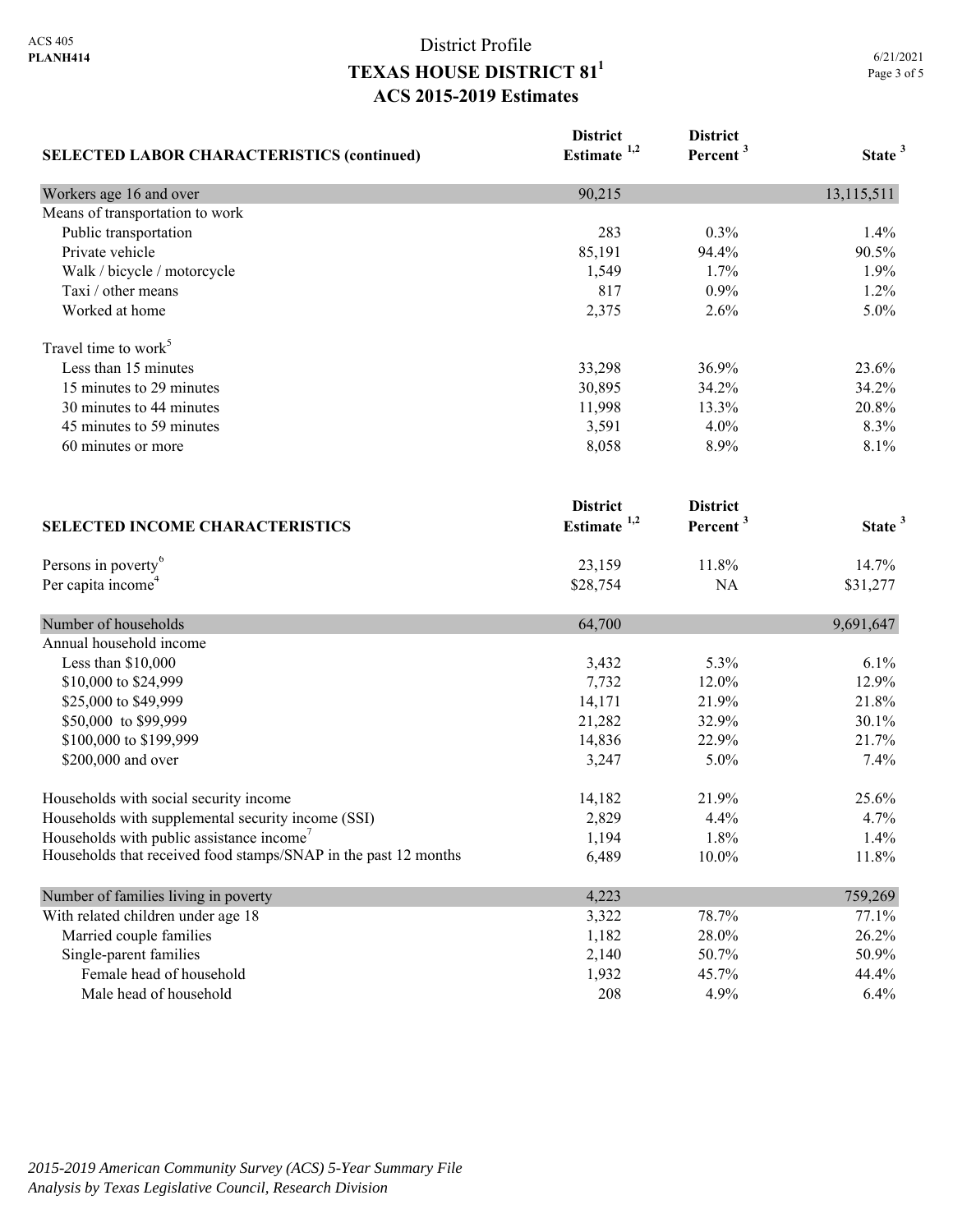6/21/2021 Page 4 of 5

| <b>SELECTED HOUSING CHARACTERISTICS</b>                                             | <b>District</b><br>Estimate $1,2$ | <b>District</b><br>Percent <sup>3</sup> | State <sup>3</sup> |
|-------------------------------------------------------------------------------------|-----------------------------------|-----------------------------------------|--------------------|
| Number of housing units                                                             | 72,563                            |                                         | 10,937,026         |
| Age of housing                                                                      |                                   |                                         |                    |
| Built in 2010 or later                                                              | 6,974                             | 9.6%                                    | 10.4%              |
| Built between 2000 and 2009                                                         | 5,392                             | 7.4%                                    | 19.3%              |
| Built between 1990 and 1999                                                         | 7,139                             | 9.8%                                    | 15.2%              |
| Built between 1970 and 1989                                                         | 22,283                            | 30.7%                                   | 31.4%              |
| Built before 1970                                                                   | 30,775                            | 42.4%                                   | 23.7%              |
| Occupancy status                                                                    |                                   |                                         |                    |
| Owner-occupied                                                                      | 43,148                            | 59.5%                                   | 54.9%              |
| Renter-occupied                                                                     | 21,552                            | 29.7%                                   | 33.7%              |
| Vacant                                                                              | 7,863                             | 10.8%                                   | 11.4%              |
| Median gross rent (contract rent plus estimated utility and fuel cost) <sup>4</sup> | \$1,047                           | NA                                      | \$1,045            |
| Median value of owner-occupied housing units <sup>4</sup>                           | \$132,300                         | <b>NA</b>                               | \$172,500          |
| Number of owner-occupied housing units                                              | 43,148                            |                                         | 6,004,802          |
| Value of owner-occupied housing                                                     |                                   |                                         |                    |
| Less than \$50,000                                                                  | 6,695                             | 15.5%                                   | 8.9%               |
| \$50,000 to \$99,999                                                                | 9,309                             | 21.6%                                   | 16.5%              |
| \$100,000 to \$199,999                                                              | 15,573                            | 36.1%                                   | 32.2%              |
| \$200,000 to \$499,999                                                              | 10,563                            | 24.5%                                   | 34.8%              |
| \$500,000 and above                                                                 | 1,008                             | 2.3%                                    | 7.6%               |
| Selected monthly owner costs as a percentage of household income <sup>8</sup>       |                                   |                                         |                    |
| 35 percent or more                                                                  | 5,382                             | 12.5%                                   | 15.3%              |
| 20 to 34.9 percent                                                                  | 8,028                             | 18.6%                                   | 24.9%              |
| Less than 20 percent                                                                | 29,373                            | 68.1%                                   | 59.0%              |
| Vehicles available in owner-occupied housing units                                  |                                   |                                         |                    |
| No vehicle                                                                          | 1,053                             | 2.4%                                    | 2.1%               |
| One or more vehicles                                                                | 42,095                            | 97.6%                                   | 97.9%              |
| Number of renter-occupied housing units                                             | 21,552                            |                                         | 3,686,845          |
| Gross rent <sup>9</sup>                                                             |                                   |                                         |                    |
| Less than \$500                                                                     | 1,399                             | 6.5%                                    | 6.2%               |
| \$500 to \$749                                                                      | 2,569                             | 11.9%                                   | 13.4%              |
| \$750 to \$999                                                                      | 4,930                             | 22.9%                                   | 24.2%<br>20.7%     |
| \$1,000 to \$1,249                                                                  | 5,088                             | 23.6%                                   |                    |
| \$1,250 and above                                                                   | 5,709                             | 26.5%                                   | 30.5%              |
| Gross rent as a percentage of household income <sup>8</sup>                         |                                   |                                         |                    |
| 35 percent or more                                                                  | 5,679                             | 26.4%                                   | 35.9%              |
| 20 to 34.9 percent                                                                  | 6,870                             | 31.9%                                   | 32.1%              |
| Less than 20 percent                                                                | 6,728                             | 31.2%                                   | 24.9%              |
| Vehicles available in renter-occupied housing units                                 |                                   |                                         |                    |
| No vehicle                                                                          | 1,499                             | 7.0%                                    | 10.5%              |
| One or more vehicles                                                                | 20,053                            | 93.0%                                   | 89.5%              |